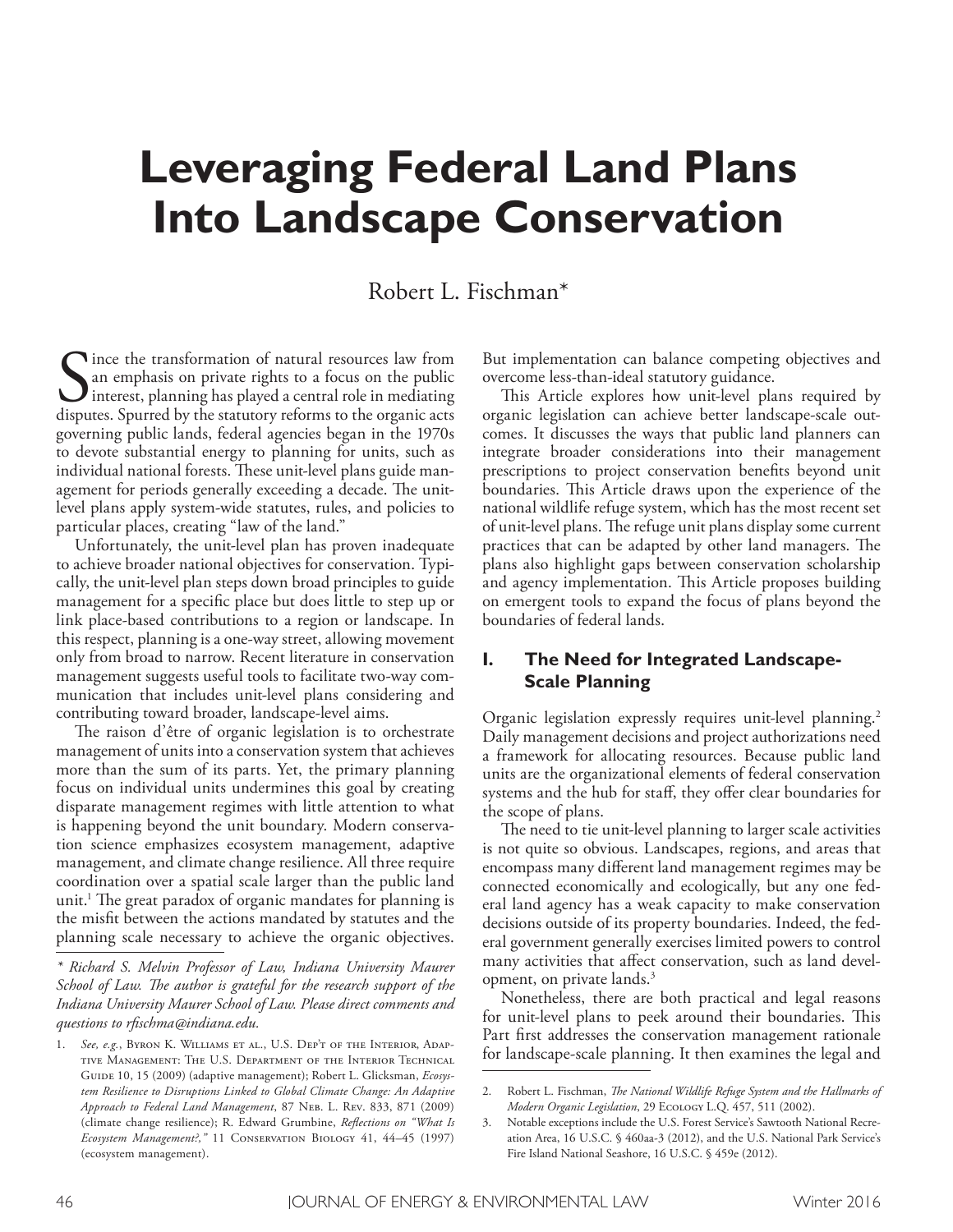administrative materials that support efforts to leverage unitlevel plans to support regional conservation plans.

#### *A. Conservation Management*

Conservation science literature over the past two decades has increasingly embraced the imperative of landscape-scale planning. In the 1990s, the term "ecosystem management" came to be closely associated with several resource management principles. An overriding concern of ecosystem management is promoting sustainability through "ecologically relevant geographical and temporal [scales], unconstrained by conventional boundary lines, jurisdictional jealousies, or short-term . . . considerations."4 Though an ecosystem may be as small as a puddle, ecosystem management concerns itself more with large areas that present management challenges because they cross boundaries requiring "collaborative, crossjurisdictional planning protocols."5

Ecosystem management can be adapted to many sorts of resource management goals, but it is closely associated with sustaining and restoring ecological integrity over the long term. 6 It is also an important management policy for public land conservation.<sup>7</sup> "Ecological integrity," a term associated with Aldo Leopold's seminal land ethic,<sup>8</sup> refers to the proper functioning of an ecosystem within its natural range of variation.<sup>9</sup> The interrelated properties of resiliency, vigor, and complexity also play a role in the meaning of integrity. 10 All require management on geographic scales that reach beyond public land unit boundaries.

One commonly highlighted procedural element of ecosystem management is adaptive management, which is an approach to action under conditions of uncertainty.<sup>11</sup> Adaptive management conceives administration of resources to be a continual set of experiments, calling for "learning while doing"<sup>12</sup> with the aim of reducing uncertainty over time.<sup>13</sup>

It does this through iterative adjustment of management in response to monitoring of ecosystems. Resource management tradeofs, comparative experiments, and subsequent adjustments tend to be easier over larger areas, so adaptive management has had some of its greatest successes in multiunit planning. 14

Climate change has become one of the great uncertainties vexing public land planning. Prescriptions for adaptation to climate change universally call for consideration of large geographic areas. 15 In addition to the ordinary advantages of large-scale planning for adaptive management, climate change adaptation must consider how the ranges of species shift over broad areas. Providing corridors for migration, or even more active translocations, generally necessitates planning over a span of elevations and latitudes that any single federal land unit seldom fully encompasses. No-regrets strategies with nonadaptation benefts, notably reducing existing environmental stressors and enhancing ecological connectivity, are common suggestions for climate change adaptation that require a landscape-scale plan. 16

Landscape-scale planning also sets the stage for the kind of collaboration that builds upon social capital. Conservation scientists now widely acknowledge that social systems operating around land reserves play an important role in the ability of individual units to achieve their goals. Ecosystem-based management requires collaborations that build strength through trust across jurisdictional boundaries. 17 Fruitful conservation efforts generally trace their success to strong relationships and communications among scientists, managers, and key stakeholders. 18 Collaborative conservation requires deep understanding of the social nuances involved in a project. 19 Adaptive management stumbles when resource managers fail to identify key collaborators, communicate efectively with local (human) communities, and build a consensus based on the concerns and information available to all. 20 For instance, preventing exotic weeds from invading reserves generally requires active removal in coordination with neighboring landowners outside of the reserves. In fact, monitoring and removing exotic weeds is a common action

<sup>4.</sup> Robert B. Keiter, Keeping Faith With Nature: Ecosystems, Democracy, and America's Public Lands 71 (2003).

<sup>5.</sup> *Id.*; *see also* Grumbine, *supra* note 1.

<sup>6.</sup> Grumbine, *supra* note 1.

<sup>7.</sup> *E.g.*, Mollie Beattie, *An Ecosystem Approach to Fish and Wildlife Conservation*, 6 Ecological Applications 696 (1996) (noting Fish and Wildlife Service's formal adoption of ecosystem management and explaining approach); Michael P. Dombeck, *Tinking Like a Mountain: BLM's Approach to Ecosystem Management*, 6 Ecological Applications 699 (1996) (noting Bureau of Land Management's formal adoption of ecosystem management and explaining approach).

<sup>8.</sup> ALDO LEOPOLD, A SAND COUNTY ALMANAC 224-25 (1949).

<sup>9.</sup> Robert L. Fischman, *Te Meanings of Biological Integrity, Diversity, and Environmental Health*, 44 Nat. Resources J. 989, 998–99 (2004).

<sup>10.</sup> Laura Westra et al., *Ecological Integrity and the Aims of the Global Integrity Project*, *in* Ecological Integrity: Integrating Environment, Conservation, and Health 19, 26–29 (David Pimentel et al. eds., 2000).

<sup>11.</sup> Keiter, *supra* note 4, at 73.

<sup>12.</sup> Holly Doremus, *Precaution, Science, and Learning While Doing in Natural Resource Management*, 82 Wash. L. Rev. 547, 550 (2007).

<sup>13.</sup> *See* J.B. Ruhl & Robert L. Fischman, *Adaptive Management in the Courts*, 95 Minn. L. Rev. 424, 424, 429 (2010).

<sup>14.</sup> *Id.* at 447–48.

<sup>15.</sup> Robert L. Fischman & Jillian R. Rountree, *Adaptive Management*, *in* The Law of Adaptation to Climate Change: U.S. and International Aspects 19, 24 (Michael B. Gerrard & Katrina Fischer Kuh eds., 2012).

<sup>16.</sup> *See, e.g.*, Joshua J. Lawler et al., *Resource Management in a Changing and Uncertain Climate*, 8 FRONTIERS ECOLOGY & ENVT 35, 41 (2010).

<sup>17.</sup> Steven L. Yafee, *Collaborative Strategies for Managing Animal Migrations: Insights From the History of Ecosystem-Based Management*, 41 ENVTL. L. 655 (2011).

<sup>18.</sup> Christopher M. Raymond & Andrew T. Knight, *Applying Social Research Techniques to Improve the Efectiveness of Conservation Planning*, 63 BioScience 320, 321 (2013).

<sup>19.</sup> T. Bruce Lauber et al., *Linking Knowledge to Action in Collaborative Conservation*, 25 Conservation Biology 1186, 1188 (2011).

<sup>20.</sup> Susan K. Jacobson et al., *Understanding Barriers to Implementation of an Adaptive Land Management Program*, 20 Conservation Biology 1516, 1523 (2006).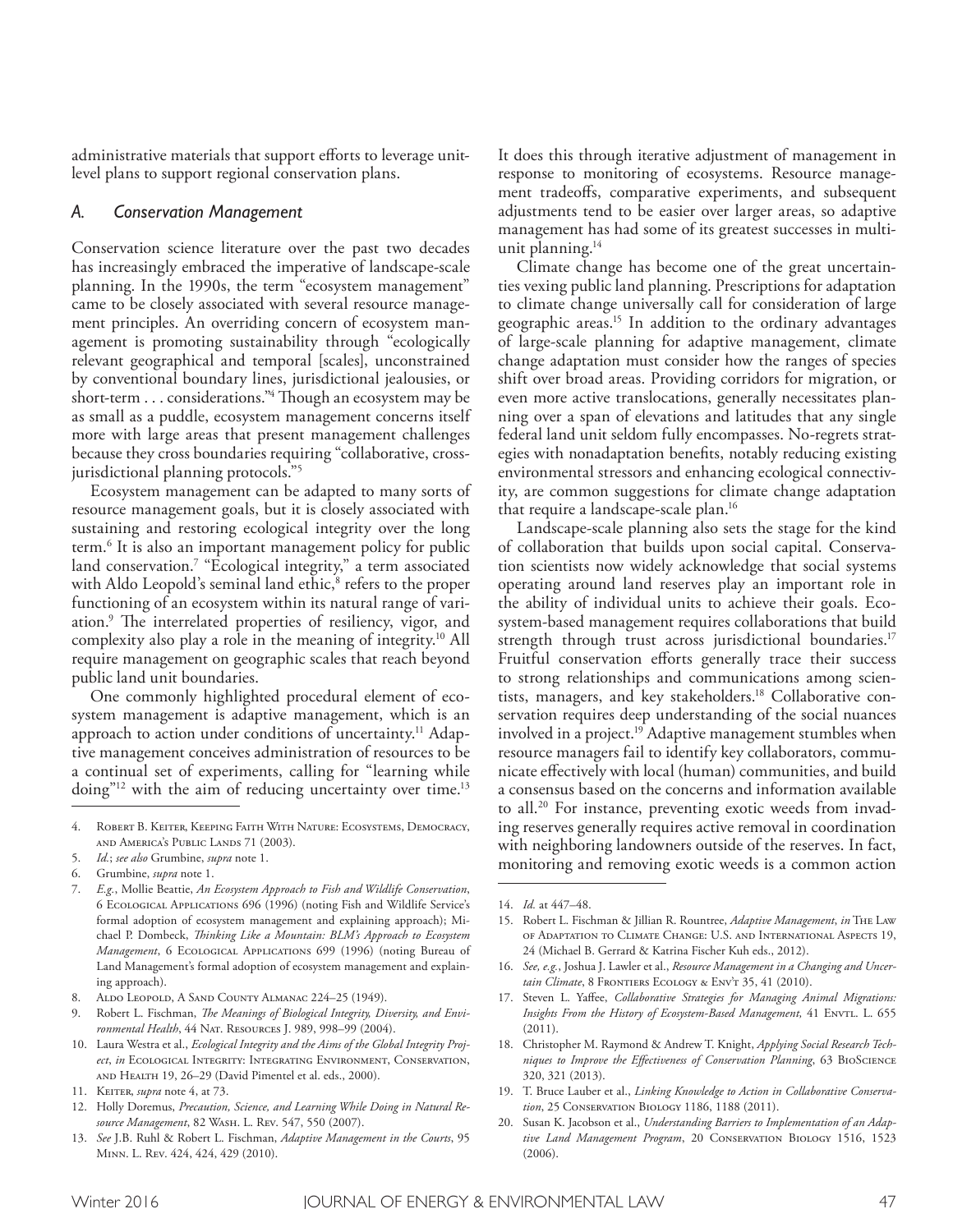prescribed in national wildlife refuge plans. 21 Similarly, some animal conservation requires building new, strong relationships with stakeholders along migratory paths. 22

The need for integration of unit-level plans into a broader regional framework involves all of the foregoing justifcations, which often overlap. Ecosystem management requires adaptive management, which is a key tool for adapting to climate change, involving social capital as well as more concrete resources. Overall, a useful way of thinking about the conservation techniques that push toward larger geographic domains for federal land planning is that they do two things. First, they help project conservation benefts beyond federal land boundaries. A wetland displaying high ecological integrity may fulfll a goal for a particular public land unit in which it is located. But it also provides ecological services, such as pollution abatement, for the surrounding area. Similarly, federal nesting habitat for migratory birds benefts hunters and other stakeholders outside of the land unit when the birds move out for winter. Second, techniques expanding spatial planning horizons abate external threats that impair the ability of federal land units to achieve their goals. Restoring fsh in a stream fowing through a federal land unit may not be possible without addressing the activities upstream of the public land that contribute to water quality and quantity impairment. Most of the legal and administrative materials promoting large-area planning speak to these two overarching themes, which show that reaching across property boundaries for planning generates benefts that fow both ways.

#### *B. Law and Administrative Policy*

The law and policy of federal land management reflects the trend of increased emphasis on broader area spatial planning in the conservation literature. The most fundamental basis for planning beyond unit boundaries comes from general mandates to achieve conservation goals. The expert discretion exercised by federal land agencies allows them to coordinate across boundaries to implement the conservation practices discussed above. 23 A national wildlife refuge created to help recover an endangered species whose range encompasses an area beyond the unit borders can justify planning to act outside the refuge in order to achieve its establishment purpose.

Nonetheless, specifc mandates and policies provide more direct support for planning across jurisdictional lines. Only the national forests have a mandate to plan across larger areas than individual units. 24 But uninterested administrations and congressional appropriation riders have rendered that

24. *See* 16 U.S.C. § 1602 (2012).

mandate largely a dead letter.<sup>25</sup> Therefore, landscape-level planning must emerge from unit-level plans looking beyond the federal boundaries to coordinate across wider areas.

Cooperative federalism, designed to enlist the states in attaining federal objectives, is a deep design principle of federal land and resources law. 26 In public land planning, Congress employs "procedural favoritism" to reserve to states a special role to advance their objectives through unit plans. 27 Though the organic acts do not guarantee that a federal resource manager will adopt the initiatives a state wants, they do require that federal agencies "document their consideration of the state's view and . . . explain why it did not prevail."<sup>28</sup> These organic act provisions provide incentives for states to undertake their own resource planning efforts in order to qualify for the procedural favoritism.

For instance, the Federal Land Policy and Management Act ("FLPMA")<sup>29</sup> requires the U.S. Bureau of Land Management ("BLM") to coordinate with state and local governments in the development of land use plans "to the extent consistent with the laws governing the administration of the public lands," and to consider input concerning land use decisions from states (and other non-federal entities). 30 Likewise, the National Forest Management Act ("NFMA")<sup>31</sup> requires the Secretary of Agriculture to coordinate with the natural resource "planning processes of State and local governments."<sup>32</sup> The National Wildlife Refuge System Improvement Act<sup>33</sup> requires national wildlife refuge plans to be consistent with state wildlife conservation plans, "to the extent practicable."34 In preparing the plans, the U.S. Fish and Wildlife Service ("FWS")

(A) shall, to the maximum extent practicable and consistent with this Act—

consult with adjoining Federal, State, local, and private landowners and afected State conservation agencies; and

(B) coordinate the development of the conservation plan or revision with relevant State conservation plans for fsh and wildlife and their habitats. 35

29. Federal Land Policy and Management Act of 1976, Pub. L. No. 94-579, 90 Stat. 2743 (codifed as amended at 43 U.S.C. §§ 1701–1787 (2012)).

31. National Forest Management Act of 1976, Pub. L. No. 94-588, 90 Stat. 2949 (codifed as amended at 16 U.S.C. §§ 1600–1614 (2012)).

33. National Wildlife Refuge System Improvement Act of 1997, Pub. L. No. 105-57, 111 Stat. 1252 (codifed as amended at 16 U.S.C. §§ 668dd–668ee (2012)).

35. 16 U.S.C. § 668dd(e)(3).

<sup>21.</sup> Vicky J. Meretsky & Robert L. Fischman, *Learning From Conservation Planning for the U.S. National Wildlife Refuges,* 28 Conservation Biology 1415, 1419 (2014).

<sup>22.</sup> Peter P. Marra et al., *Migratory Connectivity and the Conservation of Migratory*  Animals, 41 ENVTL. L. 317, 344 (2011).

<sup>23.</sup> *E.g.*, Sierra Club v. Lyng, 663 F. Supp. 556, 556 (D.D.C. 1987) (upholding logging in a wilderness unit to, in part, prevent beetle infestations from spreading beyond the wilderness boundary to the larger region).

<sup>25.</sup> George C. Coggins et al., Federal Public Land and Resources Law 658–60 (7th ed. 2014).

<sup>26.</sup> Robert L. Fischman, *Cooperative Federalism and Natural Resources Law*, 14 N.Y.U. ENVTL. L.J. 179, 187-88 (2005).

<sup>27.</sup> *Id.* at 200.

<sup>28.</sup> *Id.*

<sup>30.</sup> 43 U.S.C. § 1712(c)(9).

<sup>32.</sup> 16 U.S.C. § 1604(a).

<sup>34.</sup> 16 U.S.C. § 668dd(e)(1)(A)(iii); *see also* Wyoming v. United States, 279 F.3d 1214, 1231 (10th Cir. 2002) (quoting California v. United States, 438 U.S. 645, 650 (1978) (stating that the statute "inspirits a 'cooperative federalism,' calling for, at a minimum, state involvement and participation in the management of the" refuges).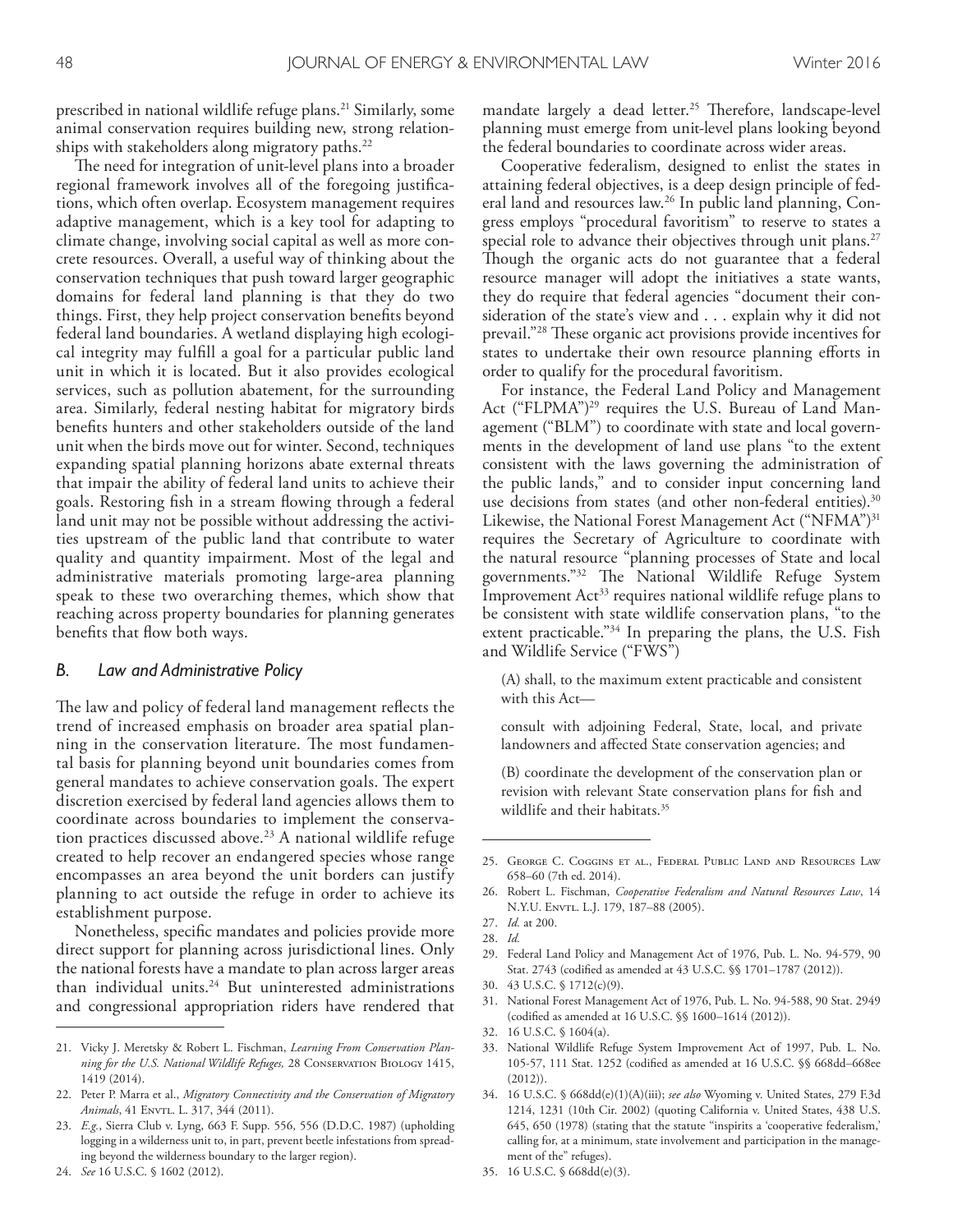These specific planning requirements combine with more general cooperative federalism provisions, such as "savings clauses,"36 to promote consistency between state priorities and federal land unit plans. This push toward coordination beyond the unit boundary has the efect of opening planning to more landscape considerations. Especially now that every state has completed a wildlife action plan approved by the FWS in order to qualify for federal nongame wildlife conservation funding,<sup>37</sup> state plans address many habitat issues across private and public lands.

Adopting a unit-level plan is a federal action requiring compliance with both the National Environmental Policy Act ("NEPA")<sup>38</sup> and the Endangered Species Act ("ESA"),<sup>39</sup> which broaden the analysis beyond the federal property lines. NEPA regulations require agencies to consider cumulative impacts of major federal actions afecting the quality of the environment. Cumulative efects of federal actions include "foreseeable future actions regardless of what agency (Federal or non-Federal) or person undertakes such actions." 40 Cumulative impacts may make individually minor actions signifcant in the aggregate. For example, a federal unit-level plan contributing a small amount of deforestation to a watershed will need to consider logging activities outside of the planning area in order to determine the cumulative impact on water quality.

Similarly, the ESA requires an evaluation of a plan that may afect listed species in order to ensure the plan will not jeopardize the continued existence of the species or adversely modify designated critical habitat.<sup>41</sup> The regulatory definition of "cumulative efects" under this provision of the ESA is somewhat narrower than the NEPA concept. 42 Nonetheless, it too draws unit-level planning into a broader context, particularly if a recovery plan provides a set of range-wide tasks to which the public land unit can contribute.

In recognition of the conservation imperatives discussed above, federal land agencies have committed to linking their unit plans to larger landscapes. The most recent comprehensive rulemaking for public land plans concerns the unit-level land and resource management plans ("LRMPs") of the U.S. Forest Service ("Forest Service"). That 2012 LRMP rule con-

- *Id.* On the role of savings clauses and public land management, see Robert L. Fischman & Angela King, *Savings Clauses and Trends in Natural Resources Federalism*, 32 WM. & MARY ENVTL. L. & POL'Y REV. 129 (2007).
- 37. Vicky J. Meretsky et al., *A State-Based National Network for Efective Wildlife Conservation,* 62 BioScience 970, 971 (2012).
- 38. National Environmental Policy Act of 1969, Pub. L. No. 91-190, 83 Stat. 852 (1970) (codifed as amended at 42 U.S.C. §§ 4321–4347 (2012)).
- 39. Endangered Species Act of 1973, Pub. L. No. 93-205, 87 Stat. 884 (codifed as amended at 16 U.S.C. §§ 1531–1544 (2012)).
- 40. 40 C.F.R. § 1508.7 (2015).
- 41. 16 U.S.C. § 1536(a)(2).
- 42. *Compare* 40 C.F.R. § 1508.7, *with* 50 C.F.R. § 402.02 (2015).

tains several provisions promoting a broad geographic view. The rule plainly states that forest plans shall "describe the plan area's distinctive roles and contributions within the broader landscape." 43 While plan descriptions do not infuence management as much as objectives and strategies, they may establish an important foundation for cooperation and integration with other programs. More substantively, the forest plans must provide for sustainability under the rule, which includes maintaining or restoring ecological integrity, by accounting for "conditions in the broader landscape that may infuence" sustainability. 44

Historically, provisions to implement the NFMA diversity mandate have been the most important component of the national forest planning regulations.<sup>45</sup> The diversity rule's restrictions on logging were key factors in the suspension of the Forest Service's timber program in the early 1990s, <sup>46</sup> which led to the path-breaking regional Northwest Forest Plan.<sup>47</sup> The 2012 diversity provision calls for forest plans to maintain or restore biodiversity but recognizes that the federal government often does not manage sufficient proportions of ecosystems to succeed on its own. In those circumstances, the rule requires the plans

to maintain or restore ecological conditions within the plan area to contribute to maintaining a viable population of the species within its range. In providing such plan components, the responsible official shall coordinate to the extent practicable with other Federal, State, Tribal, and private land managers having management authority over lands relevant to that population. 48

Other federal land agencies have less exacting, but similar, policies and rules intended to broaden planners' considerations to wider areas. For instance, the refuge planning policy provides state and tribal conservation agencies opportunities to serve on planning teams to better integrate their views. 49 The refuge planning process also includes reaching out to private landowners in identifying "the relationship between the planning unit and its ecosystem(s) and watershed(s) as well as relationships between the planning unit and . . . other important fsh and wildlife habitats in the vicinity."50 It also requires planners to describe the "[c]ontext of the planning unit in relation to the surrounding ecosystem," including ecological processes that cross boundaries, such as fre and hydrologic regimes. 51

- 43. 36 C.F.R. § 219.7(f)(1)(ii) (2015).
- 44. 36 C.F.R. § 219.8(a)(1) (2015).
- 45. 16 U.S.C. § 1604(g)(3)(B) (2012).
- 46. *See* Seattle Audubon Soc'y v. Evans, 771 F. Supp. 1081, 1086 (W.D. Wash. 1991).
- 47. See generally STEVEN L. YAFFEE, THE WISDOM OF THE SPOTTED OWL: POLICY LESSONS OF A NEW CENTURY (1994) (providing a comprehensive account of the controversy and resulting plan).
- 48. 36 C.F.R. § 219.9(b)(2)(ii) (2015).
- 49. U.S. Fish & Wildlife Serv., U.S. Dep't of the Interior, 602 FW 3, Refuge Planning: Comprehensive Conservation Planning Process pt. 3.4(C)(1) (a) (2000), *available at* http://www.fws.gov/policy/602fw3.pdf.
- 50. *Id.* at pt. 3.4(C)(1)(e).
- 51. *Id.* at pt. 3.4(C)(1)(e)(ii).

<sup>36.</sup> *E.g., id.* § 668dd(m). This provision states:

Nothing in this Act shall be construed as afecting the authority, jurisdiction, or responsibility of the several States to manage, control, or regulate fsh and resident wildlife under State law or regulations in any area within the System. Regulations permitting hunting or fshing of fsh and resident wildlife within the System shall be, to the extent practicable, consistent with State fsh and wildlife laws, regulations, and management plans.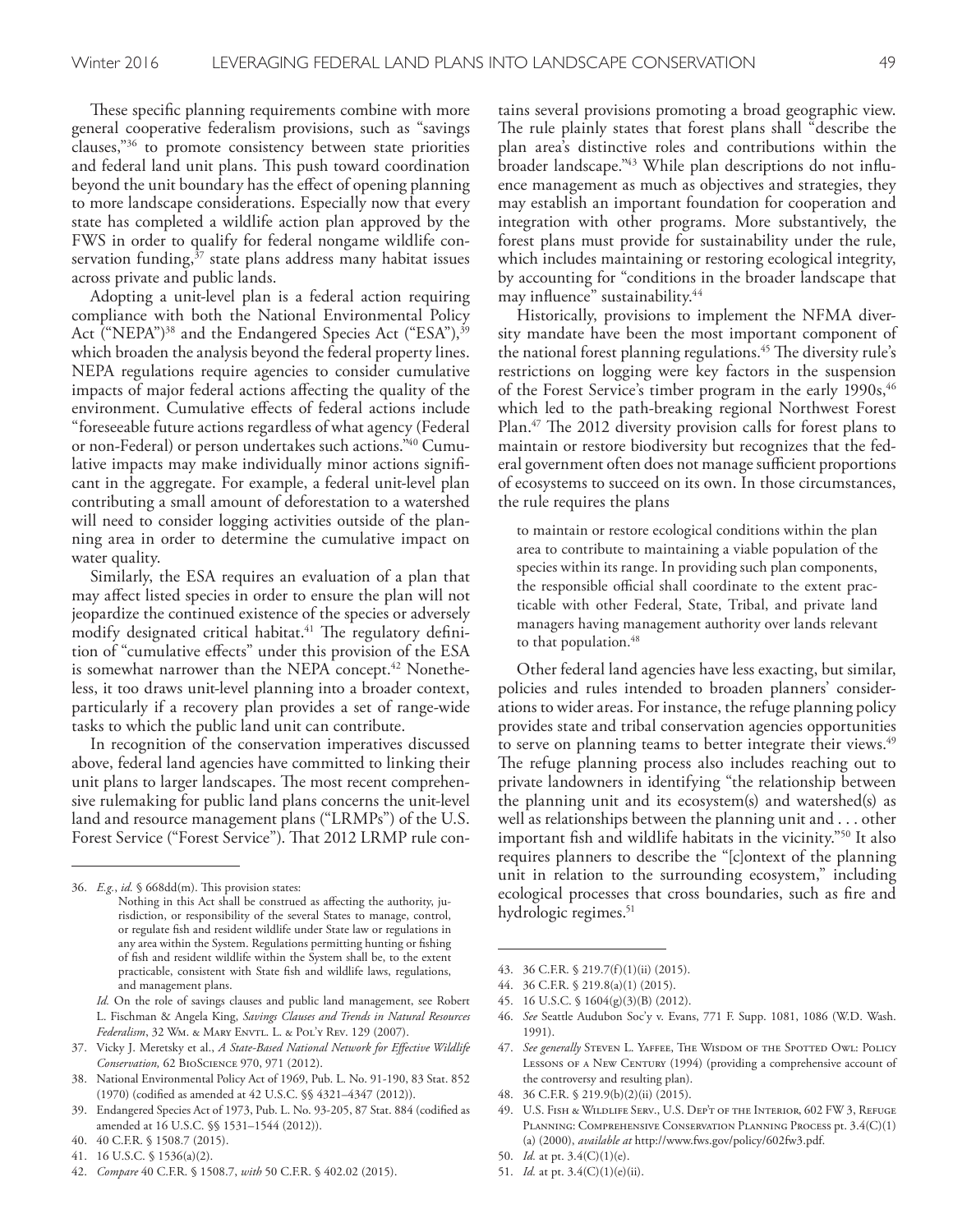### **II. The Practice of Planning**

The need for unit-level planning is clear. Organic legislation requires it and daily management decisions rely on the criteria of the plans. Congress mandated comprehensive, unitlevel plans for BLM lands and national forests in 1976,52 for national parks in 1978,<sup>53</sup> for Alaska refuges in 1980,<sup>54</sup> and all other refuges in 1997. 55 Today, almost every federal public land unit has a plan. Comprehensive planning, in contrast to more limited economic planning for particular commodities, such as petroleum and timber, has common features that cut across public land systems. Some planning mandates highlight particular resources, such as timber for the national forests<sup>56</sup> and visitor facilities for the refuges and parks.<sup>57</sup> All comprehensive plans involve land use designations for diferent purposes and practices.<sup>58</sup> The plans also describe the full range of economic, ecological, and social resources on the unit and evaluate the efects of alterative management strategies and development possibilities on those resources. 59 Plans also contain management goals and objectives. 60 It is selection of the goals and objectives that has the greatest infuence on subsequent management. All of the federal land agencies have mandates to manage their lands in accordance with the unit-level plans. 61

This Part explores how federal lands can respond to the conservation, legal, and administration arguments for integrating unit-level plans into broader landscape programs. It takes its examples from a study of comprehensive conservation plans ("CCPs"), the unit-level documents guiding management of the national wildlife refuges. In its 1997 mandate to the FWS to complete CCPs for refuge units, Congress imposed a 2012 deadline. 62 A major push to meeting the deadline resulted in a large number of plans being completed between January 1, 2005 and January 1, 2012—covering 58% of the refuges then in existence. The results of a study evaluating these 185 CCPs covering 324 refuge units are reported elsewhere. <sup>63</sup> Tis Article draws upon the study to illustrate current planning practices.

Besides the availability of the study, there are good reasons to examine public land planning practices through the CCPs. First, they are, by far, more numerous and current

- 60. *Id.*
- 61. *E.g.*, 16 U.S.C. § 668dd(e)(1)(E).
- 62. *Id.* § 668dd(e)(1)(B).
- 63. Meretsky & Fischman, *supra* note 21, at 1417–22.

than plans for other public land units. National park plans, which have no express expiration dates, have been stalled for years as the U.S. National Park Service searches for less demanding ways to revise management approaches.<sup>64</sup> The BLM resource management plans, which also have no statutory deadlines for revisions, often receive updates to respond to new circumstances, particularly interest in energy development, management of off-road vehicle recreation, or conservation of the greater sage grouse. But, compared with the FWS, the BLM has few thorough comprehensive plan revisions from the past eight years. The national forest LRMPs do expire after ffteen years, but the Forest Service has been whipsawed by multiple attempts to revise its rules governing plan preparation and content. 65 It is only now getting down to the business of revising its scores of overdue forest plans. Therefore, the CCPs open a window into current planning practices through a fairly large sample size (*n=185* CCPs).

Second, national wildlife refuges have particularly strong legal prods for integrating their plans into the regional landscape. Most notably, the congressional mandates for the refuges to maintain "biological integrity, diversity, and environmental health"66 and to grow in such a way as to "contribute to the conservation of the ecosystems of the United States"<sup>67</sup> provide a stronger foundation for acting beyond unit boundaries than other public land systems. The FWS built upon this foundation in its policy manual that contains relatively strong encouragement to abate external threats<sup>68</sup> and avoid habitat fragmentation.<sup>69</sup> Therefore, a study of the CCPs will reveal many of the useful tools of regional coordination.

Third, compared to other federal land systems, the refuges are diverse in location and in the habitats they contain. $^{70}$ They are not as isolated from private land uses as other public lands, and so deal with a wide array of external threats. For example, 36% of the CCPs completed during the 2005–2011 period have suburban neighbors. 71 Refuges also more frequently occur at lower locations in watersheds compared to other public lands, so they deal with greater upstream water quality and quantity problems.<sup>72</sup> These geographic characteristics make integration of unit-level plans particularly impor-

- 67. *Id.* § 668dd(a)(4)(C).
- 68. U.S. Fish & Wildlife Serv., U.S. Dep't of the Interior, 601 FW 3, National Wildlife Refuge System: Biological Integrity, Diversity, and Human Health pt. 3.20 (2001), *available at* http://www.fws.gov/ policy/601fw3.pdf.
- 69. U.S. Fish & Wildlife Serv., U.S. Dep't of the Interior, 603 FW 2, National Wildlife Refuge System Uses: Compatibility pt. 2.5 (2000), *available at* http://www.fws.gov/policy/603fw2.pdf.
- 70. J. Michael Scott et al., *National Wildlife Refuge System: Ecological Context and Integrity*, 44 Nat. Resources J. 1041, 1042 (2004).
- 71. Meretsky & Fischman, *supra* note 21, at 1424.
- 72. Scott et al., *supra* note 70, at 1047.

<sup>52.</sup> 43 U.S.C. § 1712 (2012) (BLM resource management plans); 16 U.S.C. § 1604 (2012) (national forest LRMPs).

<sup>53.</sup> 16 U.S.C. § 1a-7 (2012) (national park general management plans).

<sup>54.</sup> Alaska National Interest Lands Conservation Act, Pub. L. No. 96-487, § 304(g), 94 Stat. 2394, 2394–95 (1980) (Alaska refuge comprehensive conservation plans).

<sup>55.</sup> 16 U.S.C. § 668dd(e) (2012) (national wildlife refuge comprehensive conservation plans).

<sup>56.</sup> *E.g.*, 16 U.S.C. § 1604(g)(3)(E)–(F), (k), (m).

<sup>57.</sup> *E.g.*, 16 U.S.C. § 668dd(e)(2)(D) (refuges); 16 U.S.C. § 1a-7(b)(2) (parks).

<sup>58.</sup> Fischman, *supra* note 2; *see also* John Loomis, Integrated Public Lands Management (2d ed. 2002) (standard text on public land plan content and analysis).

<sup>59.</sup> Fischman, *supra* note 2, at 492.

<sup>64.</sup> For example, in Arkansas, the Bufalo National River General Management Plan has been stalled due to budget cuts. *General Management Plan Information and Comments: Bufalo National River*, U.S. Nat'l Park Serv., http:// www.nps.gov/buf/gmp\_info.htm (last visited May 24, 2015).

<sup>65.</sup> 36 C.F.R. § 219.7(a) (2015); *see also History of Forest Planning*, U.S. Forest Serv., http://www.fs.usda.gov/main/planningrule/history (last visited Feb. 5, 2015) (showing a timeline of rule revisions and revision attempts).

<sup>66.</sup> 16 U.S.C. § 668dd(a)(4)(B).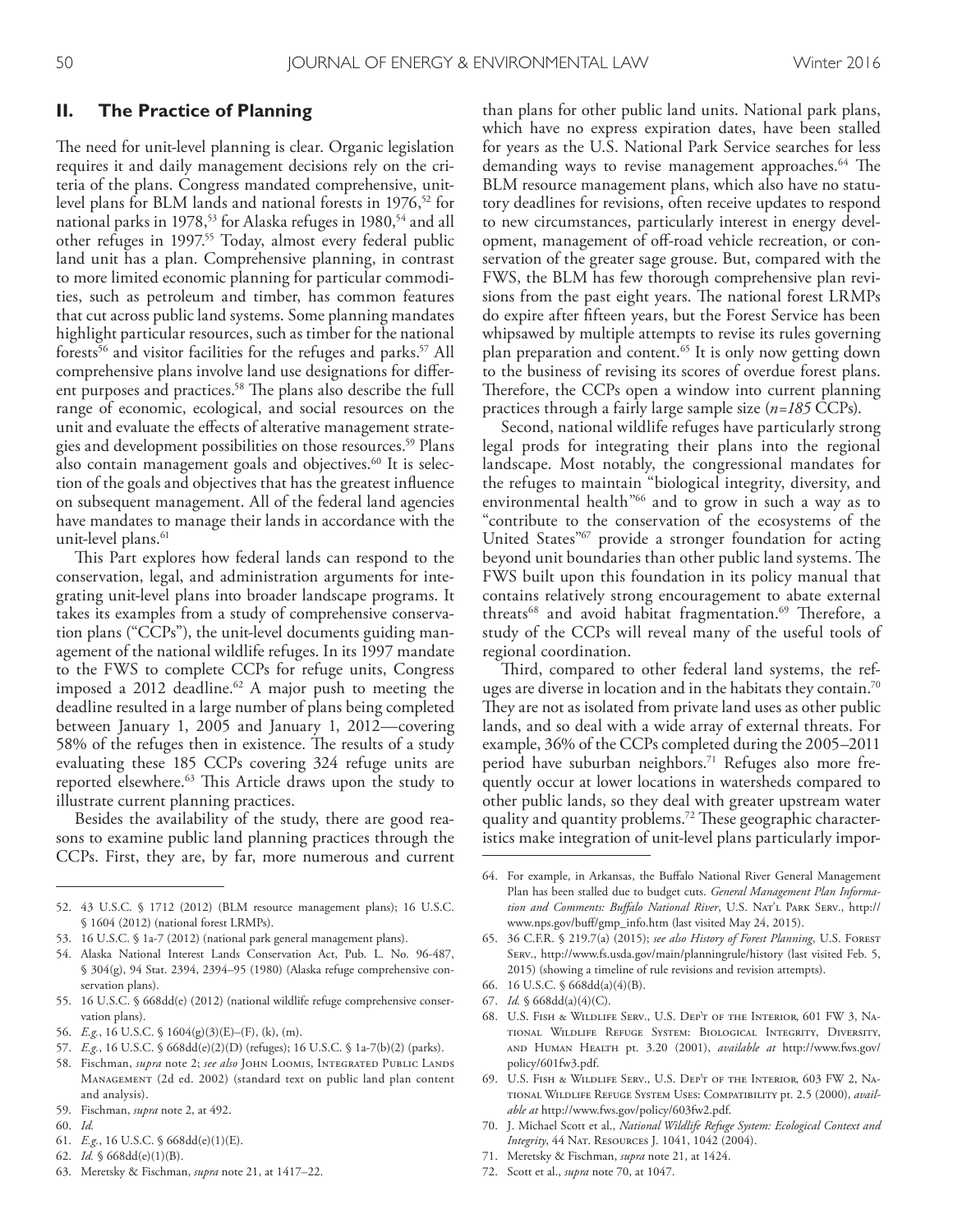tant in achieving the overarching mandates of the refuge system. As a result, emerging tools of integrated landscape coordination should appear in the CCPs.

#### *A. Connectivity*

The most direct way that unit-level plans can integrate their goals and strategies with the larger landscape is through consideration of the ecological and socio-economic connections that tie them together. Though the 2012 National Forest Rule promotes this, no plans have yet been prepared that demonstrate how it will play out in the forthcoming LRMPs. 73 But national wildlife refuges have been planning for ffteen years under the FWS policies that promote consideration of connectivity.

A majority of the CCPs for refuges completed during the period from 2005 through 2011 discussed in some way issues of fre regimes (67%), aquatic connectivity (68%), and terrestrial connectivity (77%). 74 However, as with most issues discussed in unit-level plans, fewer refuges incorporated objectives related to connectivity in the prescriptions for management. Prescriptions, unlike many other descriptive parts of federal public land unit planning, set out how an agency will manage its resources and achieve its desired future conditions. Still, 54% of the CCPs included prescriptions for fre regimes and aquatic connectivity; 49% accounted for terrestrial connectivity. 75 A particularly notable trend in integration is the increasing proportions of CCPs addressing aquatic connectivity over time.

One reason connectivity is such an important issue for federal land management is that development in the matrix surrounding public lands may block ecological processes and animal movements from one land unit to another. Climate change, in particular, raises the stakes for maintaining and restoring connectivity in order to promote resilience.<sup>76</sup> Because connections among reserves generally cross private lands, collaborative management is often necessary to coordinate efforts to create controlled burns, restore riparian corridors, and improve connections in terrestrial habitats. For example, the Willamette Valley National Wildlife Refuges' CCP calls for restoring riparian habitat to provide wildlife corridors and assist in lowering water temperatures. 77 In this manner, a federal land unit can simultaneously improve habitat, reduce existing stressors, and enhance resilience (by creating habitat for dispersal and migration) through a corridor project.

Such projects may be precluded in the future because of the increasing residential development around and between many refuge units in the eastern and southern United States. 78 Securing corridors and bufers today for short-term goals would retain opportunities for more efective adaptation in the coming decades, especially if the projects were designed with long-term impacts of climate change in mind.<sup>79</sup> Though a majority of the CCPs identifed existing and future development as issues, a minority (37% for existing development and 29% for future development) provided prescriptions to address them. 80 Given the suburban context of many refuges, the next generation of CCPs will need to identify opportunities to work with local jurisdictions and landowners to secure corridors for landscape connectivity. This will increasingly be true for other public lands as well.

#### *B. Integration of Other Plans and Programs*

A simple way of integrating unit-level plans into landscapescale initiatives is to employ those initiatives in crafting objectives for the public land unit. Federal lands may prescribe actions based, in part, on the usefulness of those actions to regional aims. Federal land management agencies themselves are promoting regional conservation vision documents in order to more efectively coordinate unit-level plans to achieve broad-scale goals. 81 An eco-regional plan created by a land unit's own agency will likely be easier to incorporate into a unit-level plan because it would be written with the agency's procedures and policies in mind. It may also ofer more readily available opportunities for cost sharing and collaboration than a plan prepared by another entity. However, these initiatives are only just beginning to get of the ground.

The easiest landscape-scale projects to incorporate into unit-level plans are those that provide information. Ecoregional vulnerability assessments have become available in the past several years and are useful to public land planners considering how to adapt to the effects of climate change.<sup>82</sup> Similarly, the ESA recovery plans and state wildlife action plans provide a wealth of information about habitat needs for key species of concern to federal land managers in a region.

<sup>73.</sup> 36 C.F.R. § 219.8 (2015).

<sup>74.</sup> Meretsky & Fischman, *supra* note 21, at 1418, tbl. 3.

<sup>75.</sup> *Id.* at tbl. 2.

<sup>76.</sup> *See* Joshua J. Lawler, *Climate Change Adaptation Strategies for Resource Manage*ment and Conservation Planning, 1162 ANNALS N.Y. ACAD. Sci. 79, 83 (2009); Tracy-Lynn Humby, *Law and Resilience: Mapping the Literature*, 4 SEATTLE J. Envtl. L. 85, 87 (2014).

<sup>77.</sup> U.S. Fish & Wildlife Serv., U.S. Dep't of the Interior, Willamette Valley National Wildlife Refuges Final Comprehensive Conservation Plan and Environmental Assessment 2-37 to 2-41 (2011), *available at* www.fws.gov/pacifc/planning/main/docs/OR/Willamette%20Valley/Will-ValleyFinalCCPforWeb.pdf.

<sup>78.</sup> Christopher M. Hamilton et al., *Current and Future Land Use Around a Nationwide Protected Area Network*, 8 PLOS ONE, Jan. 31, 2013, DOI: 10.1371/ journal.pone.0055737.

<sup>79.</sup> *See* Nat'l Fish, Wildlife & Plants Climate Adaptation Partnership, National Fish, Wildlife and Plants Climate Adaptation Strategy 59 (2012), *available at* https://www.st.nmfs.noaa.gov/Assets/ecosystems/documents/NFWPCAS-Final.pdf.

<sup>80.</sup> Meretsky & Fischman, *supra* note 21.

<sup>81.</sup> *E.g.*, U.S. Fish & Wildlife Serv., U.S. Dep't of the Interior, Final Report: A Landscape-scale Approach to Refuge System Planning 14 (2013), *available at* http://catalog.data.gov/dataset/a-landscape-scale-approach-torefuge-system-planning.

<sup>82.</sup> *See, e.g.*, Patrick J. Comer et al., U.S. Fish & Wildlife Serv., Climate Change Vulnerability and Adaptation Strategies for Natural Communities: Piloting Methods in the Mojave and Sonoran Deserts (2012); *see generally What Is Climate Change Response Framework*, Climate Framework, http://climateframework.org/ (last visited Jan. 19, 2015) (collecting other examples).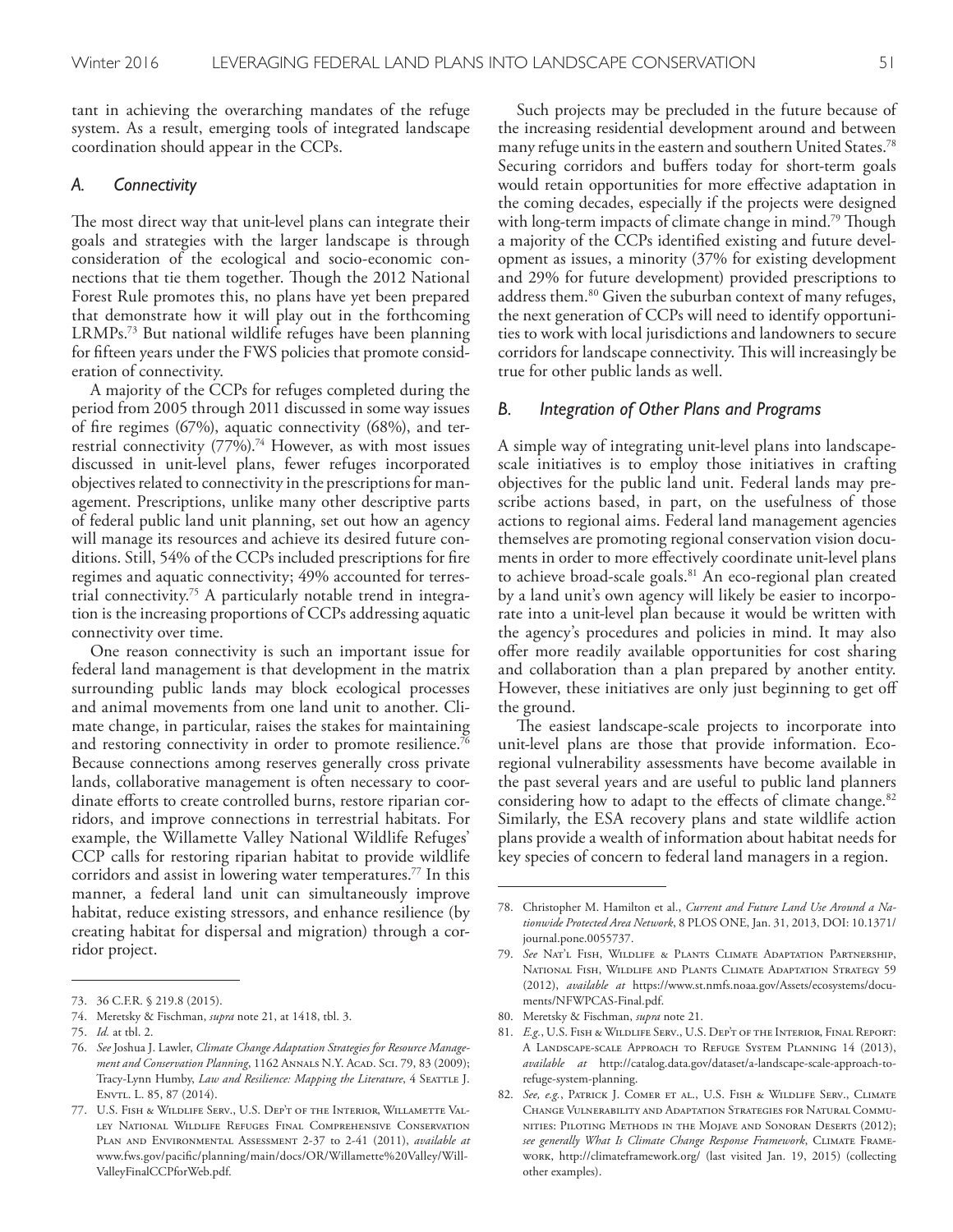However, using other plans merely to better understand the ecological circumstances of a federal land unit does not promote as much coordination as actually prescribing actions that contribute to regional goals. The recent CCPs show deep integration—using other plans to justify objectives—for only three kinds of regional plans. The first are plans prepared under the auspices of the North American Bird Conservation Initiative ("NABCI"), which includes many well-funded programs with a long history of success, such as Partners in Flight, the North American Waterfowl Management Plan, the U.S. Shorebird Conservation Plan, Waterbird Conservation for the Americas, the North American Grouse Management Strategy, and the National Bobwhite Conservation Initiative. 83 Sixty percent of the CCPs used NABCI plans to justify goals and objectives, which is consistent with the proportion of the refuges established, in part, through the Migratory Bird Conservation Act. 84

Second are state comprehensive wildlife conservation strategies, often called state wildlife action plans ("SWAPs"). States have default jurisdiction and trust responsibility to conserve all animals within their borders, regardless of whether they occur on private or public land. The states prepared SWAPs at the invitation of Congress, which created a nongame wildlife grant program for those states with approved SWAPs. 85 By the 2005 deadline, every state had an approved SWAP,<sup>86</sup> which provides information, actions (with priorities for implementation), and monitoring and review programs. 87 Even though the CCP study begins with plans completed in 2005, most of those CCPs were prepared over the course of several years. Therefore, the first few years of the CCP study involved plans largely devised before many SWAPs were complete. Still, 22% of the CCPs used SWAPs to justify goals and objectives during the period of the study.<sup>88</sup> The trend for integration of SWAPs reflected a strong increase from 2005 to 2010. By 2010, more than 70% of the CCPs either discussed how the refuge ft into the context of a SWAP or used a SWAP to justify a CCP prescription for achieving an objective. 89

Third, of the refuges on which ESA-listed species occur, 47% of the CCPs integrated into prescriptions ESA recovery plans. 90 Another 27% of CCPs covering those refuges

- 88. Meretsky & Fischman, *supra* note 21, at 1422.
- 89. *Id.*
- 90. *Id.*

discussed recovery plans. 91 Because the FWS is responsible for recovering the vast majority of species listed under the ESA, and because the refuge system is dedicated to plant and wildlife conservation, this category should not be surprising.

There are many more types of eco-regional programs that may be important to integrate into unit-level plans. Sometimes, even when federal land managers interact with programs, they may not incorporate the relationship into unit-level plans. For instance, farm bill programs, which provide money to private landowners who engage in conservation activities, are an important incentive for federal land managers to employ in order to persuade neighbors to better contribute to regional goals. However, only 32% of CCPs even mention such programs. 92 Even in the four FWS regions encompassing the farm belt, only 40–56% of CCPs mention the programs, let alone justify goals based on the programs (11–29%). 93 Many plans fail to take into account and coordinate existing practices employed by the refuge staf.

#### *C. Prescribing Actions Outside of Unit Boundaries*

Even where there is not a regional plan to integrate into a CCP, there are still myriad opportunities to coordinate with other resource managers. When unit-level plans incorporate into prescriptions such opportunities through actions outside of the unit boundaries, they increase the likelihood of implementation. Strong integration of plans, as described in Part II.B, correlates weakly with high use in the CCPs of actions outside of refuge boundaries.

Planning to act beyond federal land borders is controversial, particularly where neighbors resent the federal presence in the area. 94 Where neighboring land uses impose negative externalities on federal land management objectives, local jurisdictions may rightly fear federal interference with business as usual. This political dynamic makes acting outside of federal boundaries particularly perilous for a federal land manager, and raises the stakes for including necessary actions in a unit-level plan upon which a manager can rely.

The greatest surprise from the CCP study is that a majority (68%) of refuge plans contain at least one action outside the refuge in a prescription to achieve a plan objective.<sup>95</sup> This may have been partly spurred by the path-breaking refuge policy stating that "refuge managers should address" threats to ecological integrity that originate from actions that occur outside of the refuge boundary.<sup>96</sup> The policy advises voluntary, collaborative efforts to forge solutions to external threats, but if that does not work, then refuge managers may seek redress before local planning and zoning boards, and

96. Fish & Wildlife Serv., *supra* note 68.

<sup>83.</sup> *See* U.S. N. Am. Bird Conservation Initiative, *Bird Conservation Plans*, U.S. NABCI, http://www.nabci-us.org/plans.htm (last visited May 23, 2015).

<sup>84.</sup> Meretsky & Fischman, *supra* note 21, at 1422; *see also* Migratory Bird Conservation Act of 1929, ch. 257, 45 Stat. 1222 (codifed as amended at 16 U.S.C. §§ 715-715s (2012)). The Migratory Bird Conservation Act is the most common establishment authority for national wildlife refuges. *See* Robert L. Fischman, *From Words to Action: Te Impact and Legal Status of the 2006 National Wildlife Refuge System Management Policies*, 26 STAN. ENVTL. L.J. 77, 115 (2007).

<sup>85.</sup> Act of Dec. 21, 2000, Pub. L. No. 106-553, 114 Stat. 2762A-122 (codifed as amended at 16 U.S.C. § 669c(d) (2012)).

<sup>86.</sup> Jeff Lerner et al., Conservation Across the Landscape: A Review of the State Wildlife Action Plans 5 (2006).

<sup>87. 16</sup> U.S.C. § 669c(d).

<sup>91.</sup> *Id.*

<sup>92.</sup> *Id.*

<sup>93.</sup> *Id.*

<sup>94.</sup> *See* Joseph L. Sax & Robert B. Keiter, *Glacier National Park and Its Neighbors: A Study of Federal Inter-Agency Cooperation,* 14 Ecology L.Q. 207, 210–11 (1987); *see also* Robert B. Keiter, *On Protecting the National Parks From the External Treats Dilemma*, 20 Land & Water L. Rev. 355, 398–99 (1985).

<sup>95.</sup> *See* Meretsky & Fischman, *supra* note 21.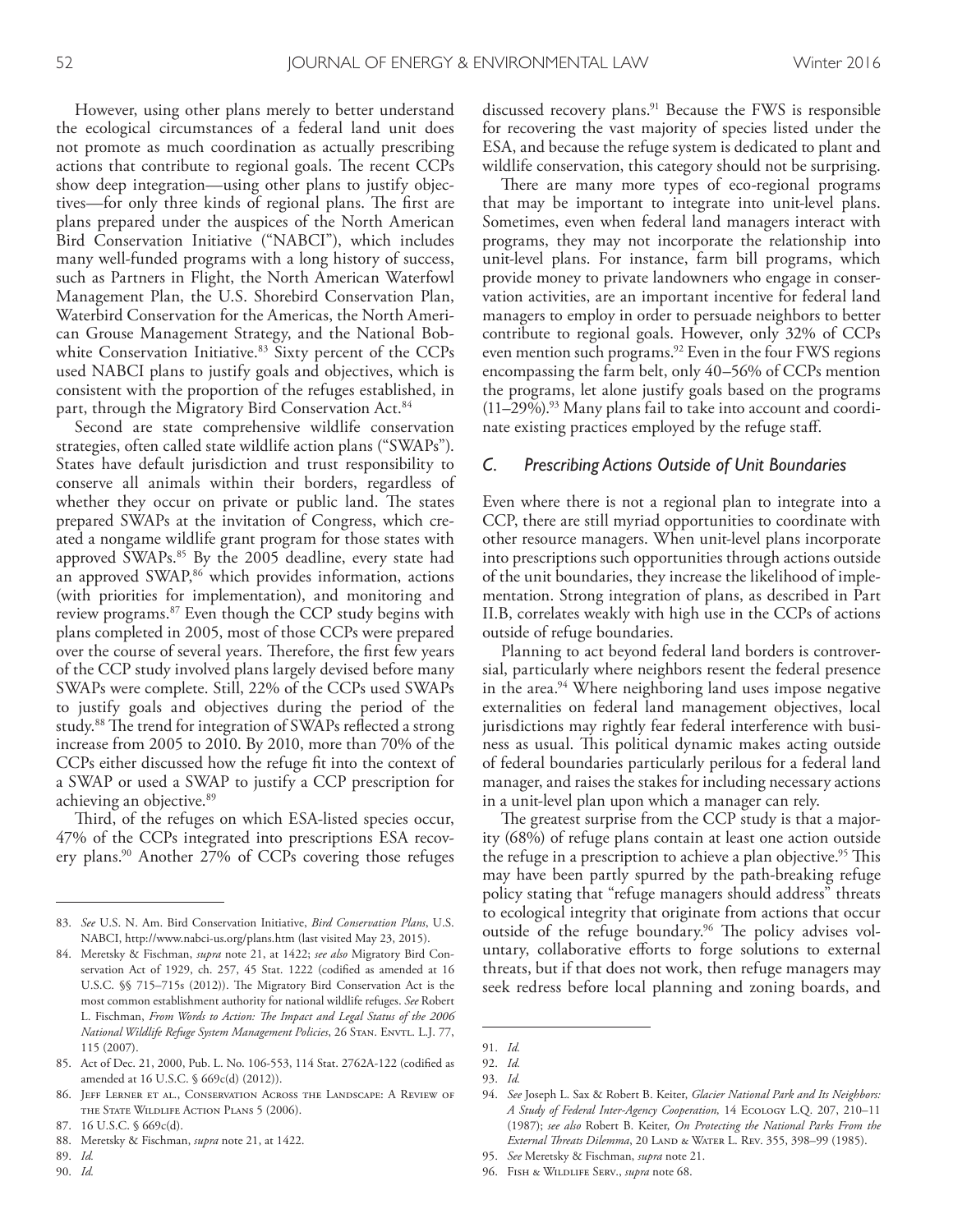state agencies.<sup>97</sup> The most common prescription category that included actions outside the refuge is providing animal habitat (40% of CCPs), followed by environmental quality prescriptions (including water quality goals) (37%), landscape ecology prescriptions (including connectivity goals) (32%), invasive species prescriptions (including weed eradication goals) (27%), and ESA-listed species recovery (26%). 98

Actions outside of federal land unit boundaries need not trample private property rights. What counts as an "action" requires some line drawing. For instance, cooperative monitoring and education partnerships are both valuable and common federal land management actions. But, to count as an action outside a federal land boundary, the CCP study searched for bolder initiatives, which sort into five categories:

- (1) Actions that abate specifc threats and involve participation in state or local planning (e.g., working with a state pollution control agency to abate point-source discharges, participating in local planning to protect refuge resources, and advocating for state agency establishment of a minimum stream fow and state legislation to protect water);
- (2) Actions that promote habitat conservation on neighboring lands (e.g., employing farm bill and forest stewardship programs, working with adjacent landowners to restore degraded areas to beneft riparian birds, providing technical assistance to enhance privately owned habitat and to encourage best management practices);
- (3) Partnerships with tribes, agencies, and nongovernmental organizations to accomplish specifc objectives (e.g., protecting wildlife in non-refuge waters, maintaining shoreline protection, and establishing hunting and fshing bufer zones);
- (4) Wildlife management outside the refuge (e.g., working to establish new subpopulations of target species on private lands, establishing bufers on private lands around sinkholes to protect cavefsh, and minimizing barriers to amphibian movement adjacent to the refuge); and
- (5) Invasive species control (e.g., coordinating control efforts on and off the refuge, working with neighbors to control invasive plants, and working with a state agency to control mute swans). 99

While cooperative conservation principles have been widely promoted for a long time,<sup>100</sup> on the ground examples have been slow to emerge. The experience of the CCPs suggests that federal land management agencies are ready to generalize from the ad hoc circumstances to begin planning for greater coordination across boundaries.

99. *Id.*

#### **III. Lessons for Integration**

The need for unit-level planning is clear. It is the only type of planning required by all the federal organic statutes. It is the foundation for public land budgeting and management. Yet, conservation scholarship is nearly unanimous in pointing out the limitations of property-bounded unit planning to achieve social goals such as resilience to climate change, biological integrity, and the maintenance of ecosystem services upon which people rely. While landscape-scale planning will increasingly shape future unit-level plans, these plans will remain the basic applications of organic mandates and agency policy to particular places. Part III sketches three sets of suggestions for improving the public land law, unit-level plans, and research.

#### *A. Lessons for the Law*

While local circumstances play the leading role in driving plans, organic legislation remains the fundamental charter for public land management. Particularly for national forests and BLM lands, which generally do not have competing establishment mandates for individual units, organic guidance is the starting point for determining planning prescriptions. Though the 2012 national forest LRMP rule joins the refuge planning policy in emphasizing ecological integrity, it has a weaker basis in legislation. Current congressional gridlock makes short-term reform of organic legislation unlikely. Eventually, though, Congress will need to revise its vintage 1970s statutes guiding national park, national forest, and BLM plans. When it does, establishing clear mandates for ecological integrity will spur greater eforts at integrating unit planning with larger landscape-scale initiatives. Mandates for ecological integrity should emphasize hydrologic as well as terrestrial connectivity. Often, it is the aquatic systems that drive coordinated conservation, and landscapes are frequently defned by watershed boundaries. Amending the national forest organic legislation to require planning to improve hydrologic connectivity would build upon the 1897 mandate to secure "favorable conditions of water flows  $\dots$ ."101

In 2014, Congress briefy cleared the gridlock to enact a new farm bill. 102 It consolidated a variety of programs, such as the wetland reserve program and conservation reserve program, into a single initiative to promote conservation priorities that will vary by region. Public land managers accustomed to working with the old programs are adjusting to the new system. They will need plans to promote landscape-scale implementation in order to optimize the use of these new conservation incentives. Particularly for conservation priorities outside of protecting wetlands from cultivation, which is now incorporated into crop insurance, public land managers will need to work more closely with the Natural Resources Conservation Service of the U.S. Department of Agriculture. Ecosystem coordination across property lines is lubricated by

<sup>97.</sup> Id. The management policies for the national parks now include a similar directive. U.S. Nat'l Park Serv., U.S. Dep't of the Interior, Management Policies § 1.6 (2006).

<sup>98.</sup> *See* Meretsky & Fischman, *supra* note 21.

<sup>100.</sup> *E.g.*, Exec. Order No. 13,352, 69 Fed. Reg. 52,989 (Aug. 30, 2004).

<sup>101.</sup> Organic Administration Act of June 4, 1897, ch. 2, § 1, 30 Stat. 11, 35. 102. Agricultural Act of 2014, Pub. L. No. 113-79, 128 Stat. 649.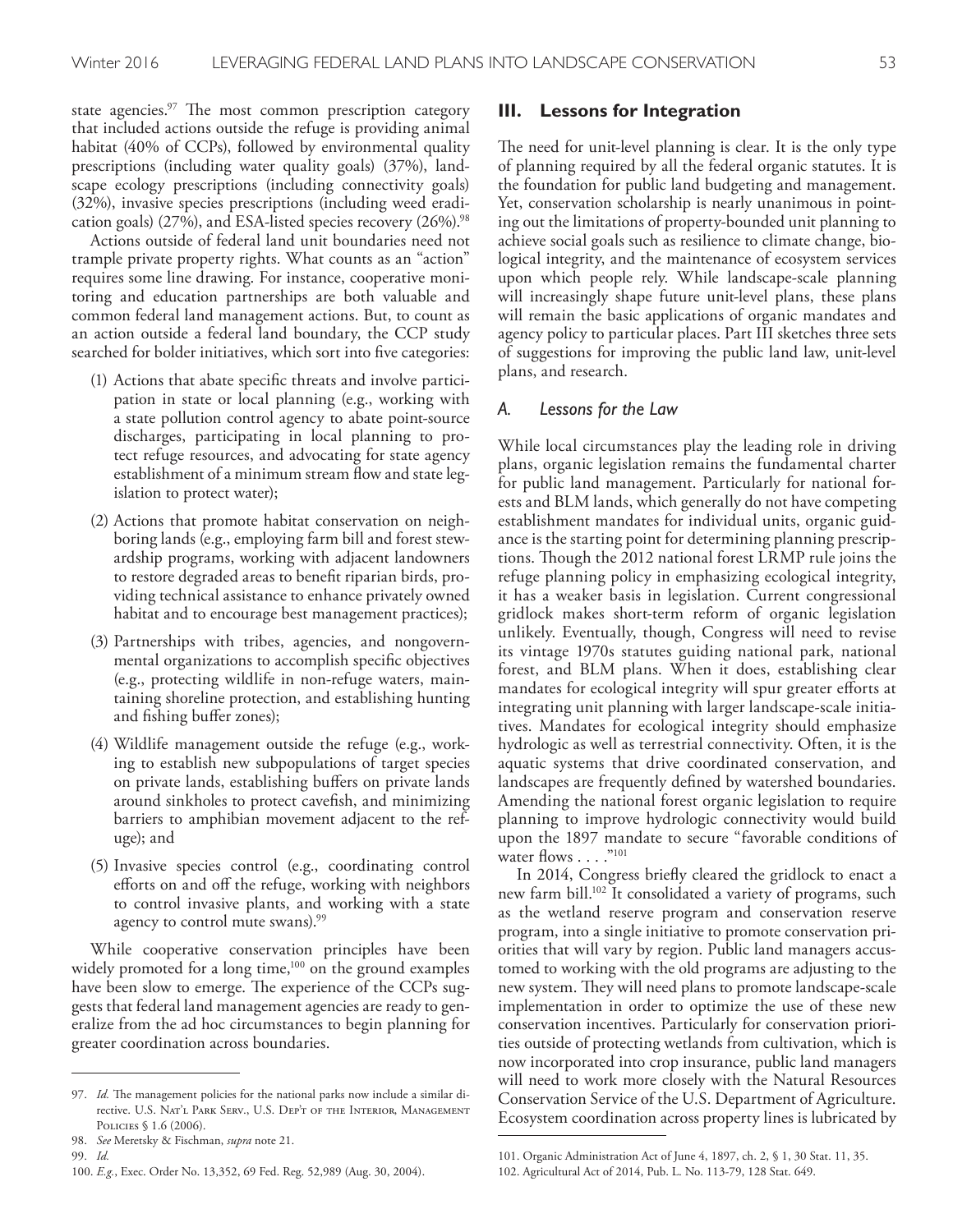money, and the farm bill program is one of the few historically reliable sources of funding. Supporters of integrating unit-level plans into successful collaborations should push for robust farm bill funding for conservation incentives, which are generally more popular in Congress than appropriations to federal land management agencies.

The monetary carrots of the farm bill and other programs should be balanced with regulatory sticks. Often the sticks are controlled by state agencies, such as those that establish water quality standards. But, federal land agencies could induce more coordinated management with strengthened powers to abate external threats, especially where those threats can be characterized as nuisances. The ESA is a frequent spur for cooperative conservation because the regulatory alternative repels many resource managers. 103 State and private stakeholders have an incentive to devise a place-based approach to avoid the harsher consequence of ESA enforcement. Area-wide plans with distinct-but-coordinated roles for diferent landowners, such as those prompted by groundnesting prairie bird declines, refect the future of landscape conservation in many places. 104

When no listed species (or candidate species, such as the sage grouse) is involved, land managers have a harder time inducing cooperation. Congress has constitutional power in the Property Clause to require private landowners to change their practices where they are frustrating public land policies. 105 But Congress has delegated very little of its power to the land management agencies.<sup>106</sup> The ambitious organic act objectives could be more successfully achieved by agencies wielding more congressionally delegated power to act outside of federal property lines.

Unit-level federal land plans are just documents on a shelf unless they are actively implemented, which is increasingly difficult as congressional appropriations have largely flatlined in recent years. The adaptive management techniques promoted in almost every public land plan of the past fve years all require signifcant downstream funding. Because adaptive management requires continual monitoring and readjustment of actions, its costs are less frontloaded than traditional management approaches. Congress can aid implementation of adaptive management by requiring plans to contain explicit performance measures that trigger reevaluation of actions in exchange for assured funding. Adaptive management should be seen as a long-term project requiring

an endowment or annuity to cover future implementation costs for monitoring and adaptive response. 107 Unfunded monitoring and re-adjustment of adaptive management plans will undermine the viability of an otherwise outstanding tool to achieve landscape-scale conservation.

#### *B. Lessons for Plans*

Unit-level plans, like the environmental impact statements that often accompany them, generally overemphasize description of the environment at the expense of robust, comparative impact analysis. The CCPs, in particular, are much more thorough in their descriptions of refuge threats and concerns than they are in specifying prescriptions to address the problems. Specifc, measurable prescriptions for action would improve all aspects of planning. More specifcally, they would be particularly helpful for integrating public land management into larger landscapes. It is just too comfortable for public land managers to focus on activities within their units when no plan expressly describes concrete actions that should be taken outside of the unit's boundaries. Plans must establish high expectations and clear benchmarks for landscape-scale coordination. Also, unit-level plans that merely describe or contextualize regional conservation plans, such as those in NABCI, may never spur action. In contrast, where the landscape plans are a basis for prescribed actions, future land managers are more likely to pursue coordination.

Even where plan prescriptions are specifc, they often add up to vastly more work than land managers can realistically accomplish with even the most optimistic fscal forecast. 108 Plans would more efectively leverage their actions into landscape-signifcant contributions if they set clearer priorities. Prescribing more objectives than a manager is likely to be able to implement is a sensible strategy to justify more money and to ready future managers to seize opportunities when they arise. Nonetheless, a hierarchy of priorities would aid managers in doling out their own budgets and staff time.

To promote landscape-scale conservation, plans must explicitly connect programs, such as farm bill payments and SWAP projects, to the ultimate regional goals. The other federal land management agencies should emulate the approach of the FWS to create landscape-level designs ("LCDs") that will help subsequent unit-level planning step up to broader priorities.<sup>109</sup> The LCDs and their equivalents should incorporate goals of non-agency stakeholders, such as state fsh and game departments, to create landscape designs in which many partners are invested.

Finally, planners need to participate attentively in the experiments that will shape what adaptations to climate change best meet public land objectives. Currently, prescriptions for climate change adaptation focus on resistance and

<sup>103.</sup> *See* Yafee, *supra* note 17, at 677 (conducting qualitative analysis of ecosystembased collaborations to estimate that about half succeeded because they were driven by fear of ESA regulatory consequences).

<sup>104.</sup> *E.g.*, 50 C.F.R. § 17.41(d)(2)(i) (2015) (exempting from the ESA take prohibitions any activity conducted pursuant to the Lesser Prairie-Chicken Interstate Working Group's *Te Lesser Prairie-Chicken Range-Wide Conservation Plan*, which is available at: http://www.wafwa.org/Documents%20and%20 Settings/37/Site%20Documents/Initiatives/2013LPCRWPfnalfor4drule 12092013.pdf).

<sup>105.</sup> U.S. Const. art. IV, § 3, cl. 2; *see also* Kleppe v. New Mexico, 426 U.S. 529, 539–41 (1976) (supporting an "expansive reading" of Congress' Property Clause power).

<sup>106.</sup> See generally Coggins ET AL., *supra* note 25, at 155-58 (discussing congressional delegations of power to agencies to address external threats to public land-related resources).

<sup>107.</sup> Ruhl & Fischman, *supra* note 13, at 481.

<sup>108.</sup> *See* Jacobson et al., *supra* note 20, at 1516.

<sup>109.</sup> *See* U.S. Fish & Wildlife Serv., *supra* note 81.